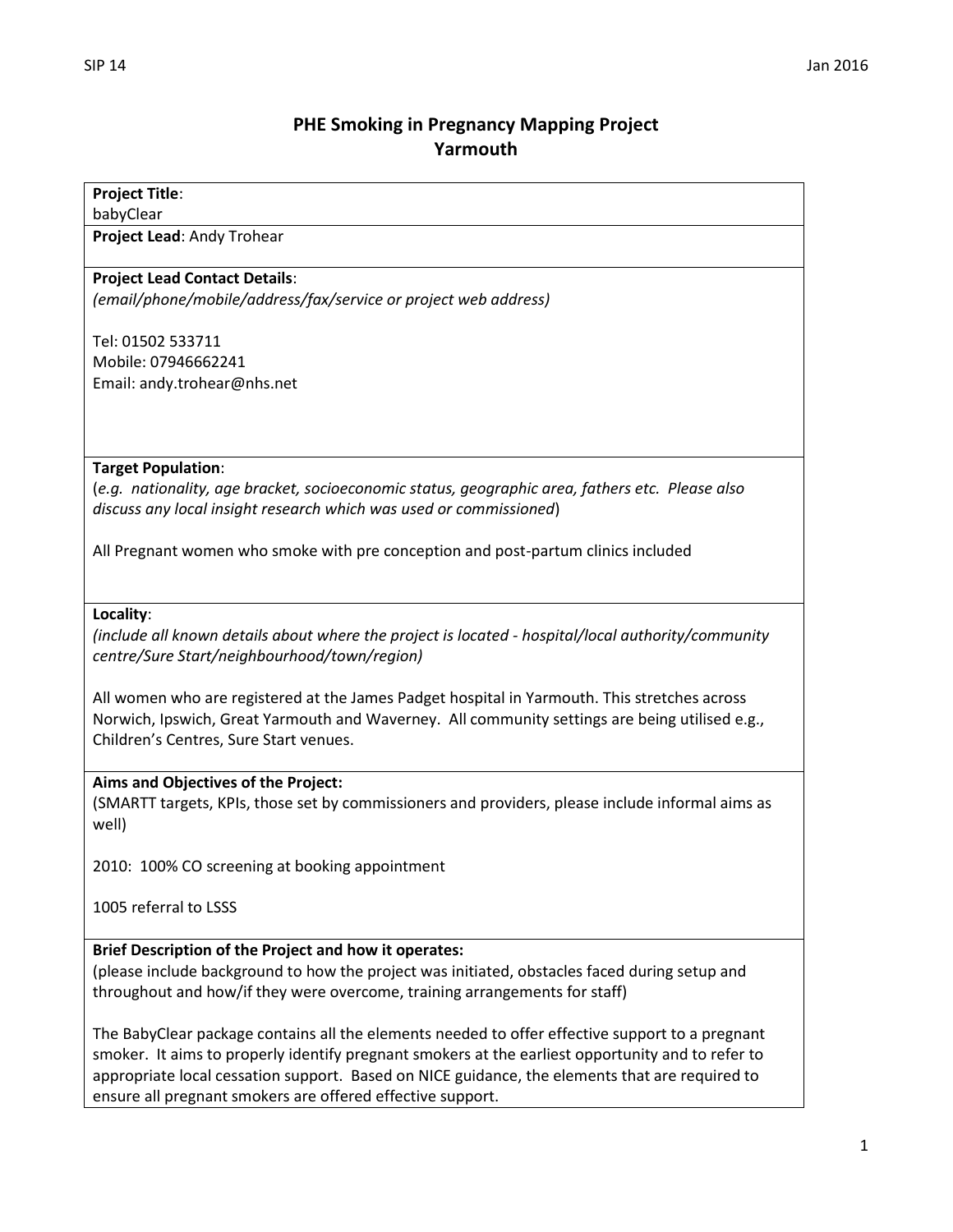- CO testing for all pregnant women
- Opt out referral systems
- Brief intervention training for all midwives
- Protocols and care pathways reflecting the evidence base and NICE guidance
- Advanced skills training to support Stop Smoking Advisors to work effectively with pregnant women

• Ways to reach out to those pregnant smokers who currently do not engage with the Stop Smoking Services

- Awareness raising and engagement with all health professionals involved with pregnant smokers
- Support to ensure monitoring and evaluation of effectiveness

The BabyClear model was initiated with adaptations made to the referral paperwork. All women are required to sign a declaration they have been CO screened. The outcome of the CO screening is recorded whether the woman is referred to stop smoking services or not.

Initially implemented th[e Risk Perception Technique,](http://www.magonlinelibrary.com/doi/abs/10.12968/bjom.2012.20.4.236?journalCode=bjom) but it was being provided by the local stop smoking services rather than a midwife. This is due to staffing levels.

Also added – **[Bump and Beyond](http://www.priorycentre.co.uk/assets/children-centres-services/pdfs/bump-and-beyond-cafe.pdf)** local programme as a follow-up to BabyClear to support beyond pregnancy.

#### **Outcomes:**

*(provide baseline, please also include formal and informal outcomes - e.g. a drop in the number of pregnant smokers, changing attitudes amongst clinical staff,)*

Achieved 100% referral and improved quits from 50 referrals and 9 quits to 2000 referrals 120 quits.

This is still going well with a significant drop in SATOD rate (however it has been noted that midwives were still using booking notes to determine her status at birth). This was changed over time and the target is not being achieved. Community midwives from the start of the project are still good, but new midwives and recent registrants joining the team alongside trained midwives leaving, not all of the midwifery team are now trained to deliver BabyClear.

Quit rates are still up. With deprivation, teenage pregnancy etc. and the lack of specialist midwives, vulnerable groups are no longer targeted and supported by specialist midwives.

Health Visitors now taking CO monitors.

FNP also trained to Level 2 so they can do the smoking cessation interventions.

## **Relationship to current evidence base:**

(in particular which evidence was drawn on during the project design?)

Pioneering babyClear to build evidence base